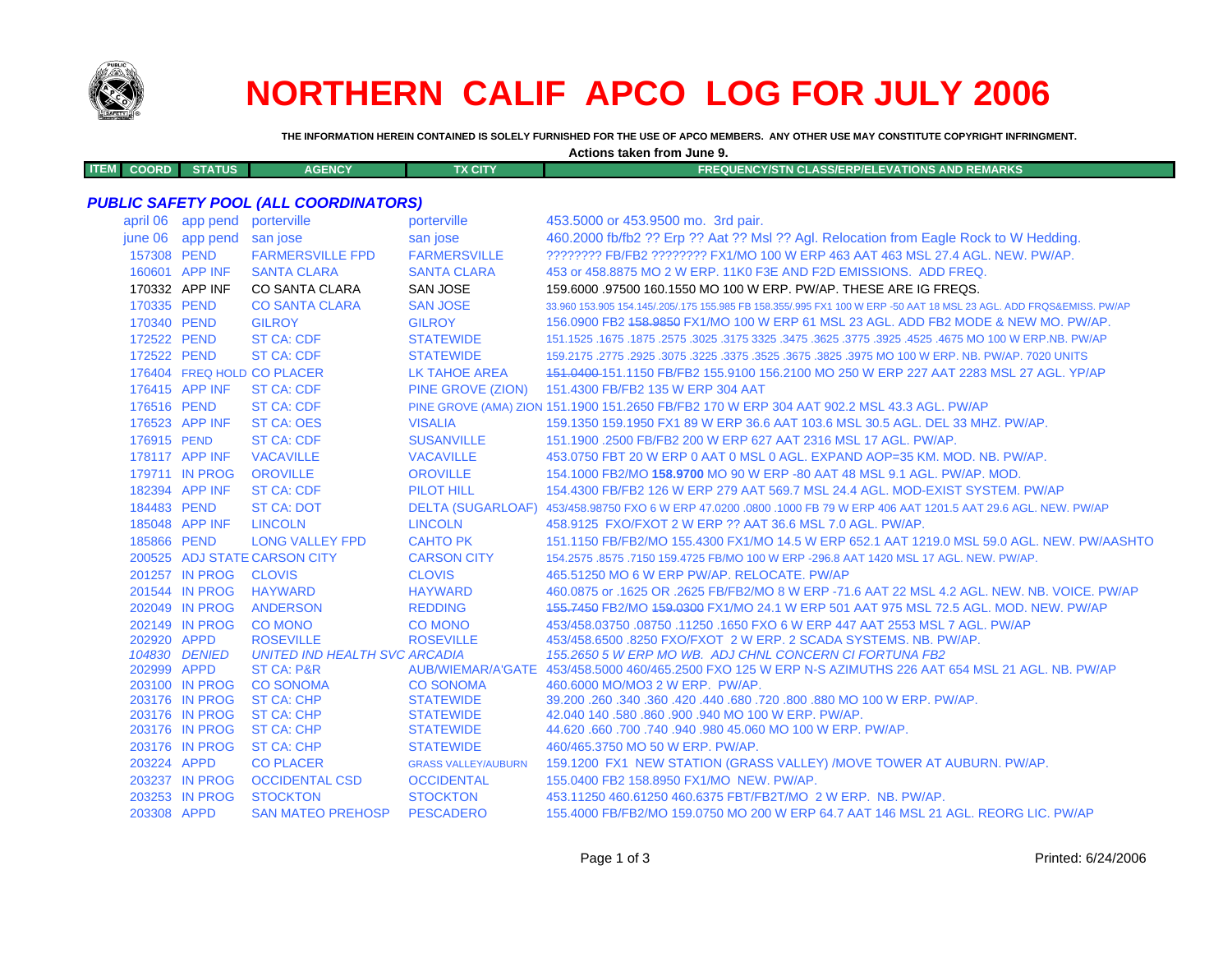#### **THE INFORMATION HEREIN CONTAINED IS SOLELY FURNISHED FOR THE USE OF APCO MEMBERS. ANY OTHER USE MAY CONSTITUTE COPYRIGHT INFRINGMENT.**

**Actions taken from June 9.**

| <b>ITEM</b><br><b>COORD</b> | <b>STATUS</b>                | <b>AGENCY</b>                                            | <b>TX CITY</b>                     | <b>FREQUENCY/STN CLASS/ERP/ELEVATIONS AND REMARKS</b>                                                                                                            |
|-----------------------------|------------------------------|----------------------------------------------------------|------------------------------------|------------------------------------------------------------------------------------------------------------------------------------------------------------------|
|                             | 203317 APPD                  | <b>HANFORD</b>                                           | <b>HANFORD</b>                     | 460,2000 .3750 FB/FB2/FX1/MO 250 W ERP EXSISTS, ADD NB, PW/AP.                                                                                                   |
|                             | 203321 APPD                  | <b>CO INYO</b>                                           | <b>BAKER</b>                       | 154,7250 FB2 250 W ERP 200.8 AAT 640 MSL 42.7 AGL. ADDS TO EXSIST, PW/AP MAX ERP 152 W.                                                                          |
|                             | 203331 APPD                  | <b>CO FRESNO</b>                                         | <b>CO FRESNO</b>                   | 158,8350 MO 100 W ERP ONLY ADDS NB, PW/AP                                                                                                                        |
|                             | 203334 APPD                  | <b>CO FRESNO</b>                                         | <b>CO FRESNO</b>                   | MED 1-10 MO 30 W ERP. INCR MO#. ADD NB. PW/AP                                                                                                                    |
|                             | 203335 APPD                  | <b>CO FRESNO</b>                                         | <b>CO FRESNO</b>                   | 159.0750 MO ONLY ADDS NB, PW/AP.                                                                                                                                 |
|                             | 203343 APPD                  | <b>CO FRESNO</b>                                         | <b>CO FRESNO</b>                   | 154,9500 FB/FB2 18.1 AAT 5 W ERP 90.5 MSL 25.6 AGL, DEL 1 SITE ADD 2. ADD NB, PW/AP.                                                                             |
|                             | 203349 APPD                  | <b>CO FRESNO</b>                                         | <b>CO FRESNO</b>                   | 154.8750 155.5350 156.0300 158.7900 158.8800 158.9550 158.9700 159.1500 458.4500 MO ONLY ADD NB                                                                  |
|                             | 500388 APPD                  | <b>REEDLY</b>                                            | <b>REEDLY</b>                      | 453/458.91250 MO 2 W ERP F3&F2. NEW. PW/IMSA.                                                                                                                    |
| ???                         | <b>APPD</b>                  | <b>NEW WEST FOODS</b>                                    | <b>PLACERVILLE</b>                 | .30.840, 31.240, 33.160, 33.400, 35.020, 151.835 .895, 154.490 .515 .540 MO 1-3 W ERP. NB. IG/PCIA                                                               |
|                             | 605499 APPD                  | PG&E                                                     | <b>VACAVILLE</b>                   | DEL 156.6050 ADD 153.7250 FB/MO 368 W ERP 562 AAT 810 MSL 35.7 AGL. IMPACTS OES LG, IG/UTC.                                                                      |
|                             | 203428 APPD                  | <b>ST CA: DOT</b>                                        | <b>REDDING AREA</b>                | 453.1250 .4750 458.1250 4750 FXO 40 W ERP 414 AAT 1201 MSL 29.6 AGL, NB, MODS, PW/AP,                                                                            |
|                             | 203438 FREQ HOLD             | <b>SARATOGA</b>                                          | <b>SARATOGA</b>                    | 158.84250 FB/FB2/MO 153.86750 MO 60 W ERP -119 AAT 116.1 MSL 24 AGL. NB. NEW. PW/AP.                                                                             |
|                             | 0136_06 APPD                 | TACO BELL #529                                           | <b>CONCORD</b>                     | 151.5200 154.4900 .5150 31.800 33.160 35.880 MO 1-2 W ERP, WB, IG/AAR                                                                                            |
|                             | 44063 APPD                   | <b>RIO DELL</b>                                          | <b>RIO DELL/FORTUNA</b>            | 453/458.2500 FXO 20 W ERP -50 AAT 104.1 MSL 6.1 AGL. WB. PW/FCCA.                                                                                                |
|                             | 44608 APPD                   | <b>REDWAY</b>                                            | <b>REDWAY (HUM CO)</b>             | 453/458.8000 FXO/MO -217 AAT 163 MSL 6.1 AGL, WB, PW/FCCA,                                                                                                       |
|                             | 024732 APPD                  | HOOPA VALLEY RES FM HOOPA (HUM CO)                       |                                    | 155.3850 FB2 150.805 154.1900 .355 .385 MO 35 W ERP 396.9 AAT 1036 MSL 12 AGL. PW/IMSA. RESTORE                                                                  |
|                             | 500441 DENIED                | <b>CO SACRAMENTO</b>                                     | <b>RANCHO CORDOVA</b>              | 453/458, 8125 MO 2 W ERP, F2D, NEW, PW/AASHTO,                                                                                                                   |
|                             | 203535 IN PROG               | <b>CO SISKIYOU</b>                                       |                                    | CO SISKIYOU (3 LOCS 154.2500 FB2 14.9 W ERP 614 AAT 1964 MSL 6 AGL. ADD TO EXIST SYS. PW/AP.                                                                     |
|                             |                              | 203429 HOLDING CO FRESNO                                 | <b>FRESNO</b>                      | 155.5650 FB2/MO 158.9250 MO 5 W ERP 16.1 AAT 90.5 MSL 3 AGL. ADDS TO SYS. PW/AP.                                                                                 |
|                             | 203562 APPD                  | ST CA: ?                                                 | <b>STATEWIDE</b>                   | 460.0125 MO/MO3 1-2 WATTS NB, PW/AP.                                                                                                                             |
|                             |                              | 203461 ADJ AREA BAKERSFIELD                              | <b>BAKERSFIELD</b>                 | 153.8750 .9950 154.115 .0250 FB/FB2 160 W ERP 74.1 AAT 282 MSL 28 AGL. PW/AP                                                                                     |
|                             |                              | 203465 ADJ AREA BAKERSFIELD                              | <b>BAKERSFIELD</b>                 | 151,0700 FB 160 W ERP -9.9 AAT 123.4 MSL 16 AGL, PW/AP                                                                                                           |
|                             |                              | 203468 ADJ AREA BAKERSFIELD                              | <b>BAKERSFIELD</b>                 | 155,4300 FB 130 W ERP -16.9 AAT 123.4 MSL 16 AGL, PW/AP.                                                                                                         |
|                             | 44068 APPD                   | <b>REDWAY</b>                                            | <b>REDWAY (HUM CO)</b>             | 453/458.8000 FXO/MO -217 AAT 163 MSL 6.1 AGL. WB. PW/FCCA.                                                                                                       |
|                             | 203605 APPD                  | <b>HERCULES</b>                                          | <b>HERCULES</b>                    | 453.16250 MO 4 W ERP. NB. PW/AP.                                                                                                                                 |
|                             | 203675 IN PROG               | <b>SAN RAMON VLY FPD</b>                                 | <b>W CREEK (DIABLO)</b>            | 460.5750 FB/FB2 8.5 W ERP 958 AAT 1170 MSL 10 AGL, PW/AP.                                                                                                        |
|                             | 430015 APPD<br>500466 DENIED | <b>SIERRA ROAD IMP ASSN SAN JOSE</b><br><b>CO FRESNO</b> | <b>KERMAN</b>                      | 173.36250 FXOC 8 W ERP -94 AAT 258 MSL 6 AGL. TELEMETRY. RESTORAL. IG/PCIA.<br>159.11250 FB2/MO 155.0850 FX1/MO 20 W ERP 14 AAT 59 MSL 15.2 AGL. NEW. PW/AASHTO. |
|                             | 203743 OFFICE                | HUMBOLDT ST UNIV PD ARCATA                               |                                    | 155.1150 FB/FB2/MO 156.2400 MO 100 W ERP ??AAT 28 MSL 22 AGL. ADD NEW SITE. PW/AP.                                                                               |
|                             | 203760 IN PROG               | ST CA: CHP                                               | <b>SAN FRANCISCO</b>               | 453.2750 FB/FB2/FX1/MO 19 W ERP 25.6 AAT 19.2 MSL 36.6 AGL, NEW, WB, PW/AP,                                                                                      |
|                             | 203738 APPD                  | <b>CO SANTA CLARA</b>                                    | <b>MT CHUAL</b>                    | 155.7000 FB/FB2 11.2 W ERP 726 AAT 1076 MSL 11.6 AGL. ADD TO EXIST SYS. PW/AP. WB&NB.                                                                            |
|                             | 105317 APPD                  | RUSSIAN RIVER CO WATER GURNEVILLE                        |                                    | 173.28750 FXO 8W ERP V AAT V MSL 7 AGL. RESTORAL. SEVERAL LOCNS. IG/EWA.                                                                                         |
|                             | 105317 APPD                  | CO SAN MATEO                                             | <b>MONTARA</b>                     | 453.2500 FB2 50 W ERP @230T 68.1 AAT 145 MSL 9.4 AGL. PW/IMSA.                                                                                                   |
|                             | 024732 APPD                  | HOOPA VALLEY RES FM HOOPA (HUM CO)                       |                                    | 155.3850 .1000 .8200 FB2/MO 150.8050 154.1900 .3550 .3850 151.0850 159.1800 MO                                                                                   |
|                             | 203881 IN PROG               | <b>SANTA ROSA</b>                                        | CONTINUES >>><br><b>SANTA ROSA</b> | 35 W ERP 296 AAT 103.6 MSL 12 AGL. PW/IMSA. RESTORAL.<br>453/458.93750 FXO/FXOT 6 W ERP V AAT V MSL 7 AGL. NB. NEW. PW/AP                                        |
|                             | 1660019 APPD                 | TORRE AVE PROJECT 11 CUPERTINO                           |                                    | 465.0000 FB 25 W ERP ?? AAT 72 MSL 12 AGL. IG/PCIA. NEW. JOB-SITE DIGITAL PAGING.                                                                                |
|                             | 44099 APPD                   | YUROK DEPT OF PS                                         | <b>KLAMATH AREA</b>                | 173.3250 (IG) MO 100 W ERP. WB. NEW. PW/???                                                                                                                      |
|                             | 060577 APPD                  | KANAHAWA WATER                                           |                                    | 153.7250 .2500 FB/MO ?? W ERP ?? AAT ?? MSL ?? AGL.                                                                                                              |
|                             |                              |                                                          |                                    |                                                                                                                                                                  |

### *470-512 MHz POOL*

|  | 202214 IN PROG CO MARIN | <b>BODEGA</b>    | 483.9500 .3750 484.8750 490.8000 488.9750 489.3250 .7000 490.1000 .7250                                           |
|--|-------------------------|------------------|-------------------------------------------------------------------------------------------------------------------|
|  |                         | <b>CONTINUES</b> | FB/FB2 200 W ERP 39 AAT 218 MSL 30 AGL, ADD TO EXIST, YP/AP.                                                      |
|  | 202278 IN PROG CO MARIN |                  | CO MARIN & SONOMA 483,6525, 1750 485,6250 484,2000 489,8500 FB2/MO 200 W ERP 566 AAT 745 MSL 60.7 AGL. NEW, PW/AP |